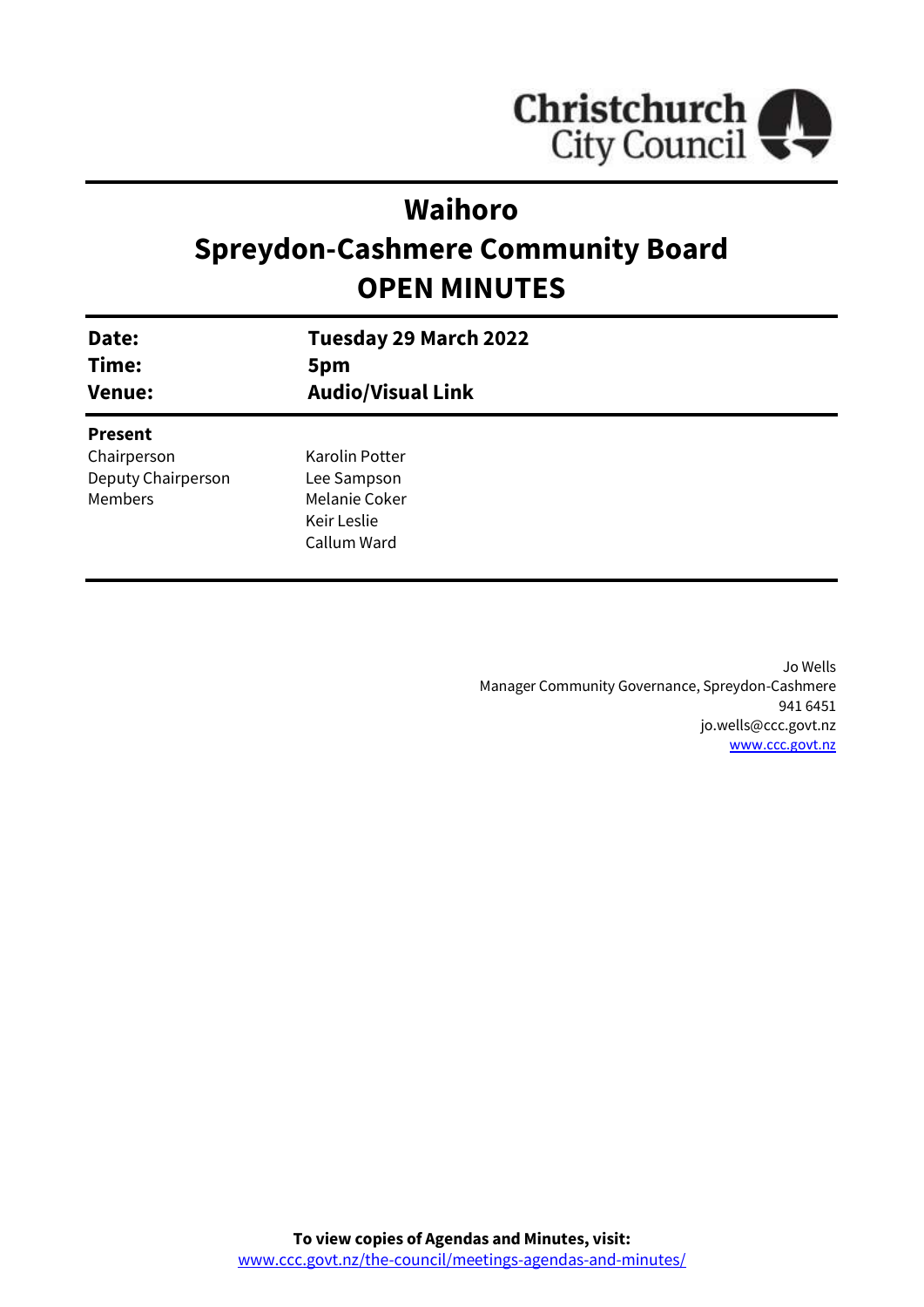

- **Part A Matters Requiring a Council Decision**
- **Part B Reports for Information**
- **Part C Decisions Under Delegation**

## **Secretarial Note:**

It is noted that this meeting was held via audio/visual link on the Zoom platform due to the country being under the COVID-19 Protection Framework (Red Traffic Light) on the date the meeting was scheduled. The meeting was also livestreamed and recorded on the Board's YouTube channel. These minutes provide a written summary of the meeting proceedings.

## **Karakia Tīmatanga**: Melanie Coker.

The agenda was dealt with in the following order.

## **1. Apologies Ngā Whakapāha**

## **Part C**

There were no apologies.

## **2. Declarations of Interest Ngā Whakapuaki Aronga**

#### **Part B**

There were no declarations of interest recorded.

## **3. Confirmation of Previous Minutes Te Whakaāe o te hui o mua**

#### **Part C**

## **Community Board Resolved SCCB/2022/00009**

That the minutes of the Waihoro Spreydon-Cashmere Community Board meeting held on Wednesday, 16 March 2022 be confirmed.

Lee Sampson/Callum Ward **Carried**

## **4. Public Forum Te Huinga Whānui**

#### **Part B**

## **4.1 Friends of Riverlaw Esplanade Reserve**

Finn Jackson spoke on behalf of the recently established Friends of Riverlaw Esplanade Reserve regarding the group's activities. The group is working with the Ōpāwaho Heathcote River Network (OHRN), Council Parks staff and St Mark's School. The group is planning monthly working bees for weeding and planting. Longer term goals include increasing the number of trees and planting flax and other low plants along the river to stabilise the bank. Mr Jackson invited the Board to attend the first working bee in May 2022.

In response to a question about the history of the reserves, Mr Jackson noted that he understands they were established in the 1990s for various purposes, including water retention.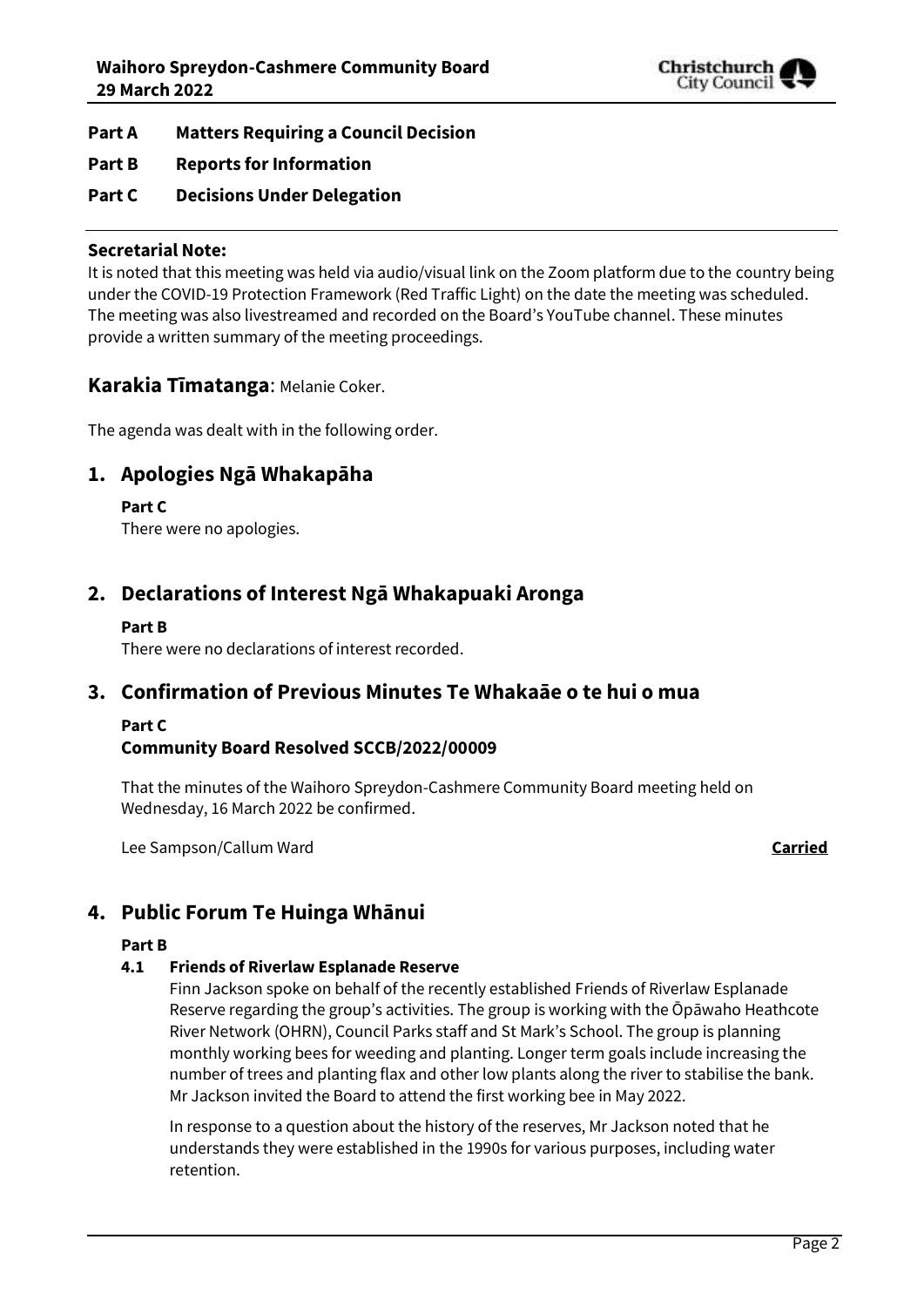

A Board member noted that OHRN currently connects more than twenty groups along the river and the more groups that join the network the better.

The Chairperson thanked Mr Jackson for his presentation.

#### **Attachments**

A Presentation - Friends of Riverlaw Esplanade Reserve ⇒

#### **4.2 Arvida Good Friends**

Vanessa Bottomley, Centre Manager, spoke on behalf of Arvida Good Friends regarding its activities. Good Friends provides services that give older adults choices and control to stay living in their own homes longer. Services include a rideshare programme for those who either cannot or do not want to drive themselves, home help, a gym and activities. Good Friends also provides space free-of-charge for community groups to use.

In response to a question about pricing, Ms Bottomley replied that access to the pool, gym and spa, including classes, costs \$20 per week.

A Board member suggested holding an off-site Board meeting at Good Friends after inperson meetings resume.

The Chairperson thanked Ms Bottomley for her presentation.

#### **Attachments**

A Presentation - Arvida Good Friends ⇒

#### **4.3 Footbridge - Addington Railway**

Chloe Ballantine, resident, spoke about her idea for a footbridge to be built from Bernard Street to Detroit Place over the railway in Addington to connect the suburb with Hagley Park. Ms Ballantine noted that since having a baby, she walks more around the suburb. A new footbridge would reduce the walk time for residents to Hagley Park by about ten minutes and also reduce the walk time to Riccarton. Access to Riccarton is currently via Whiteleigh Street, which is congested. Ms Ballantine noted a footbridge would increase the amenity of the Addington suburb, which is still in the process of rejuvenating from the earthquakes. She also asked what are the plans for the Court Theatre site and Walsall Street.

A Board member noted that the Council's Lincoln Road bus priority lanes project and Waka Kotahi's Brougham Street upgrade will both improve pedestrian safety and access in the wider area and suggested that the Council may not have significant budget for further improvements in the suburb at this time.

Board members noted that they like the idea as it is innovative and the area would benefit from improved amenity, but it could take significant effort to achieve.

Staff noted that part of Walsall Street is privately owned.

A Board member suggested asking staff for advice on the land ownership of Walsall Street and the area between Bernard Street and Detroit Place, including the Court Theatre site and railway line, and whether there are any pending development proposals in this area.

The Chairperson thanked Ms Ballantine for her presentation.

#### **Part B**

The Waihoro Spreydon-Cashmere Community Board agreed to request that: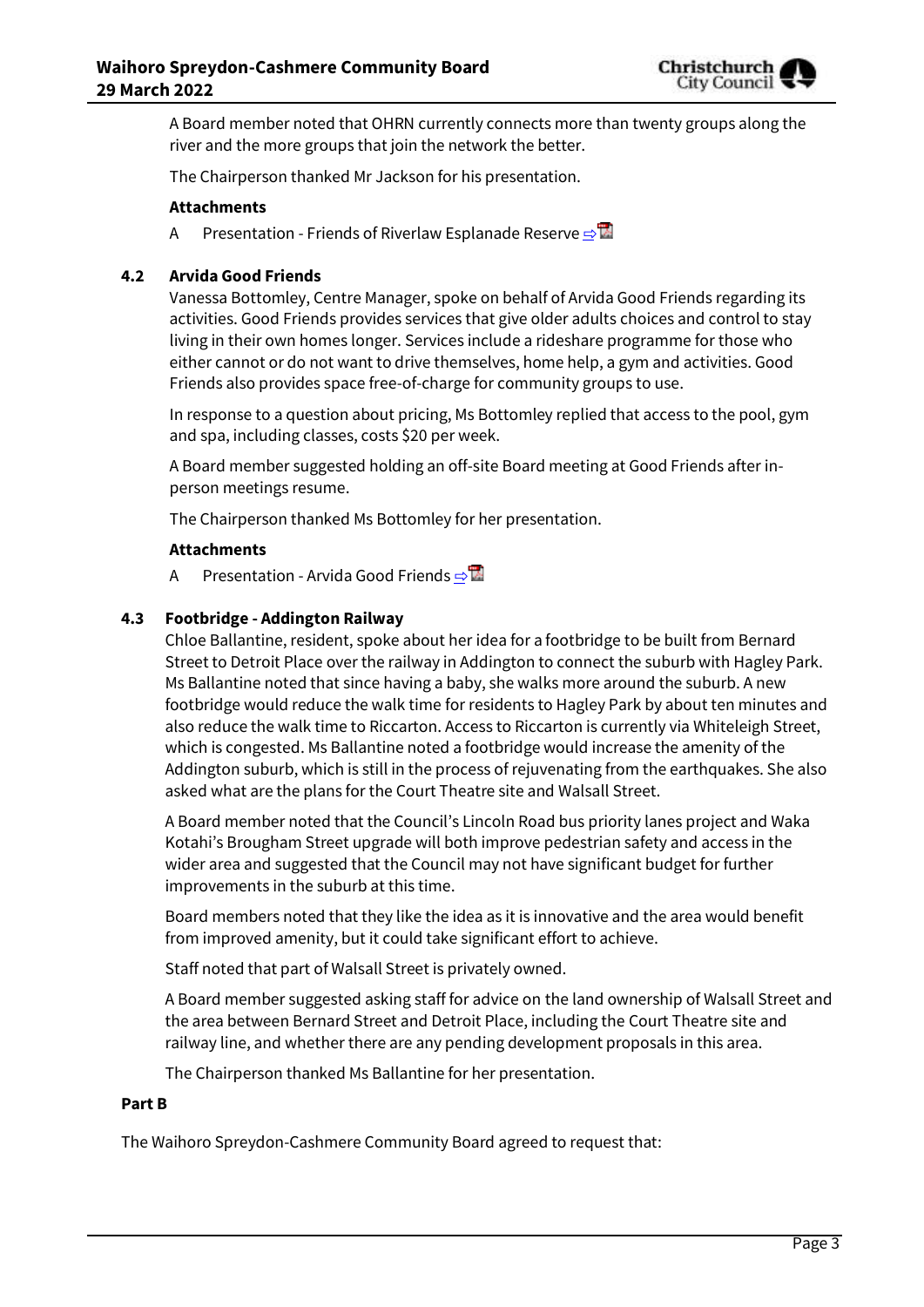

1. Staff provide advice on the land ownership of Walsall Street and the area between Bernard Street and Detroit Place, including the Court Theatre site and railway line, and whether there are any pending development proposals in this area.

### **Attachments**

A Presentation - Footbridge – Addington Railway  $\Rightarrow$ 

## **5. Deputations by Appointment Ngā Huinga Whakaritenga**

## **Part B**

There were no deputations by appointment.

## **6. Presentation of Petitions Ngā Pākikitanga**

## **Part B**

There was no presentation of petitions.

## **7. Proposed Bus Passenger Shelter 131 Rose Street, Spreydon Board Comment**

The Board heard from the Deputy Chairperson, who chaired the hearings panel, and staff, who shared the key points from the report. Staff noted that the Board will consider a report about line markings for the bus stop at its next meeting.

In response to a question about the accessibility of the footpath in front of the bus shelter, staff advised that tactile pavers will be installed and, if the shelter is set back from the property boundary by 400 millimetres, the width of the footpath in front of the shelter will be approximately 1.7 metres.

## **Community Board Resolved SCCB/2022/00010 (Original officer recommendation accepted without change.)**

## **Part C**

That the Waihoro Spreydon-Cashmere Community Board:

- $1$ . Approve the installation of a bus shelter at 131 Rose Street and;
- $2.$ Note that staff will work with the owner of 131 Rose Street on the final placement of the bus shelter. The final placement is on the provision that the width of the footpath in front of the shelter meets accessibility standards, including gradients.

Keir Leslie/Callum Ward **Carried**

## **8. Albert Tce / Roscoe St - Proposed Stop Control Board Comment**

The Board heard from staff, who shared the key points from the report. There were no questions from Board members.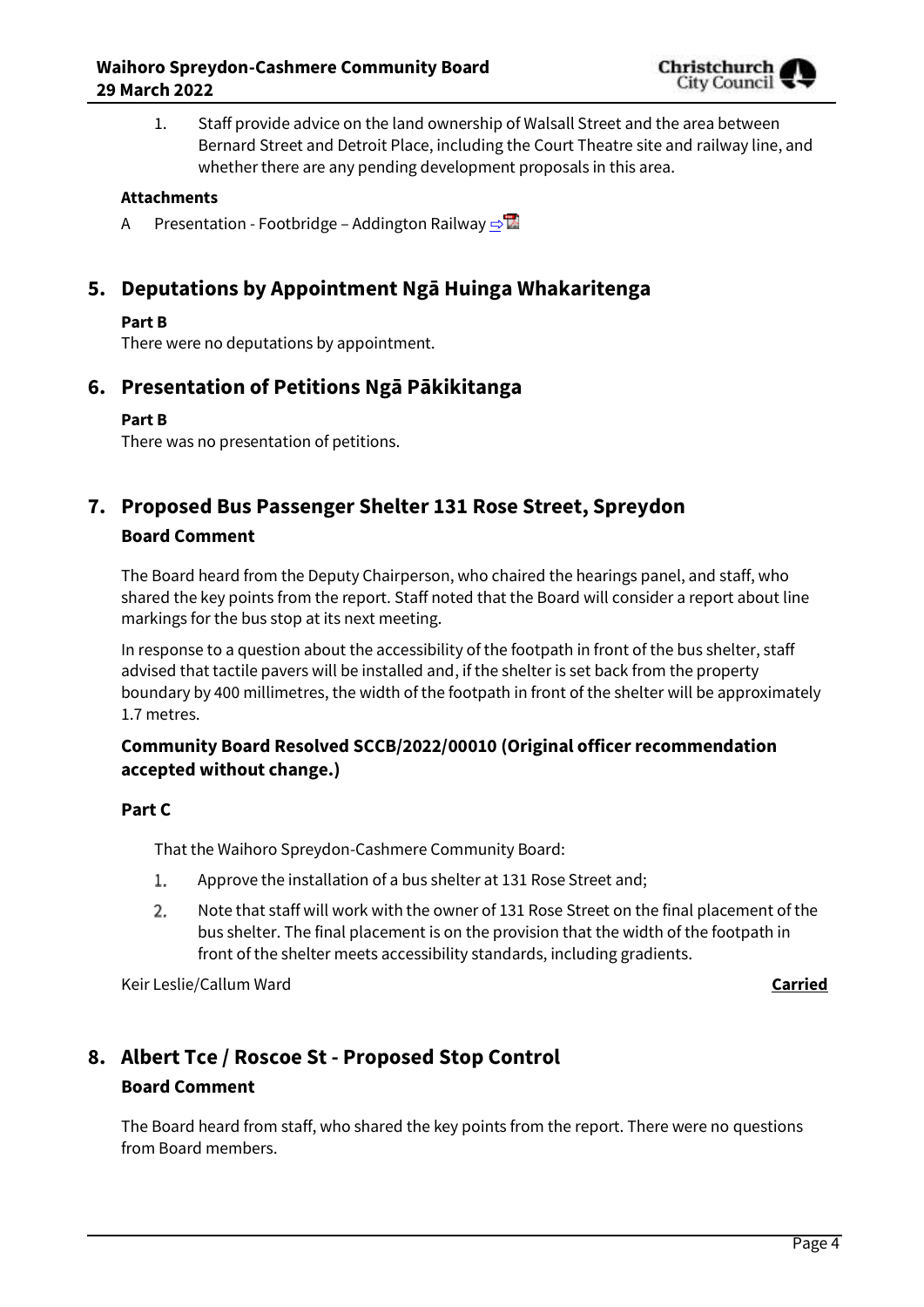

## **Community Board Resolved SCCB/2022/00011(Original officer recommendation accepted without change.)**

## **Part C**

That the Waihoro Spreydon-Cashmere Community Board:

- 1. Approves that a Stop control be placed against Roscoe Street on its approach to the intersection with Albert Terrace.
- 2. Revokes any previous resolutions pertaining to traffic controls made pursuant to any bylaw to the extent that they are in conflict with the traffic controls described in resolution 1 above.
- 3. Approves that these resolutions take effect when signage and/or road markings that evidence the restrictions described in the staff report in the agenda for this meeting are in place (or removed in the case of revocations).

Keir Leslie/Lee Sampson **Carried**

## **9. Waihoro Spreydon-Cashmere Community Board Discretionary Response Fund 2021/22 Rowley Resource Centre Shed Project**

## **Board Comment**

The Board heard from staff, who shared the key points from the report. In response to a question, staff noted that the grant requested by Rowley Resource Centre would include the purchase, delivery and installation of a shed.

Board members noted that the Rowley Resource Centre may need a larger section in future, but they indicated support for the installation of a shed on the existing section for immediate storage needs.

## **Community Board Resolved SCCB/2022/00012 (Original officer recommendation accepted without change.)**

## **Part C**

That the Waihoro Spreydon-Cashmere Community Board:

Approve a grant of \$5,500 from its 2021/2022 Discretionary Response Fund to Rowley 1. Resource Centre towards the Shed Project.

Callum Ward/Melanie Coker **Carried**

## **10. Elected Members' Information Exchange Te Whakawhiti Whakaaro o Te Kāhui Amorangi**

Board members shared the following information:

- A Board member noted that staff will relocate a plaque from Centennial Hall prior to the building's demolition. A photograph of a potential location is attached.
- A Board member attended a meeting of the Port Hills Park Trust Board.